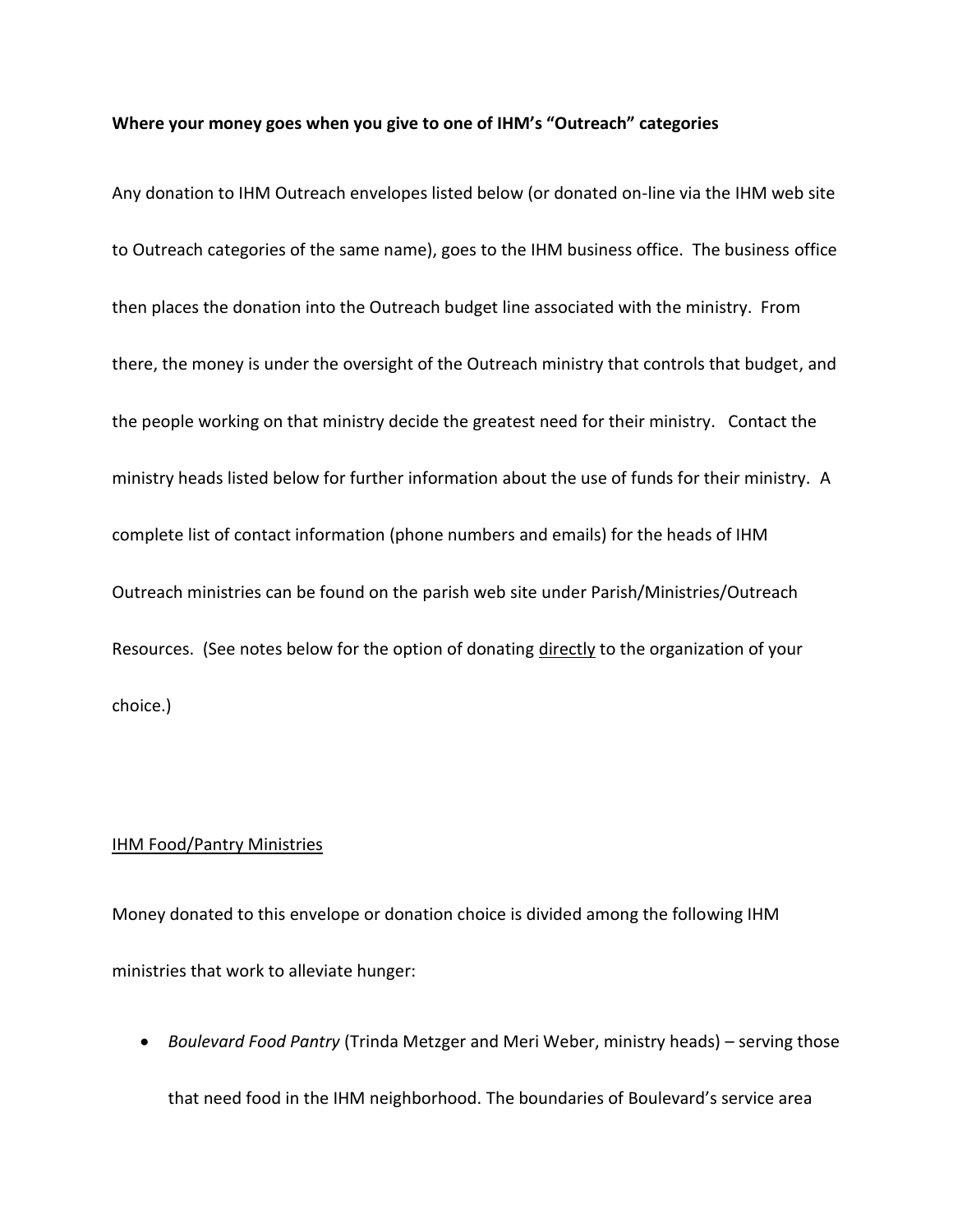are Kessler Blvd. on the north, 32nd St. on the south, Keystone Ave. on the east, and the White River on the west. The food and money donated to Boulevard goes to people who live within those boundaries. Food distributions to the needy occur twice a day on Monday through Friday and once on Saturday. Funds can also go toward special programming for pantry clients such as nutritional education. More information on the Boulevard Food Pantry is found on the St. Thomas Aquinas web site: [www.staindy.org](http://www.staindy.org/)

- *Cathedral Soup Kitchen* (Lori Bisser and Ray Kennedy, ministry heads) This is a ministry of the Saints Peter and Paul Cathedral Parish in Indianapolis. The Kitchen began during Great Depression of the late 1920's and early 1930's. It serves meals every day of the week and also operates a food pantry two days a week. It is open to anyone who is poor, homeless, or in need. Many of the parishes of the Indianapolis Archdiocese help support the Kitchen, including IHM. For more information, see the SS. Peter and Paul web site: [www.ssppc.org](http://www.ssppc.org/)
- *The Lord's Pantry at Anna's House* (a.k.a. Lucious Newsome Ministries. Chris Hutson, ministry head) – This ministry supports the community center founded by the late Lucious Newsome in Stringtown on the near-west side of Indy. Food is "rescued" from grocery stores and donated from others sources, and distributed to the needy of that neighborhood on Saturday mornings. Meals are served during the week, plus they offer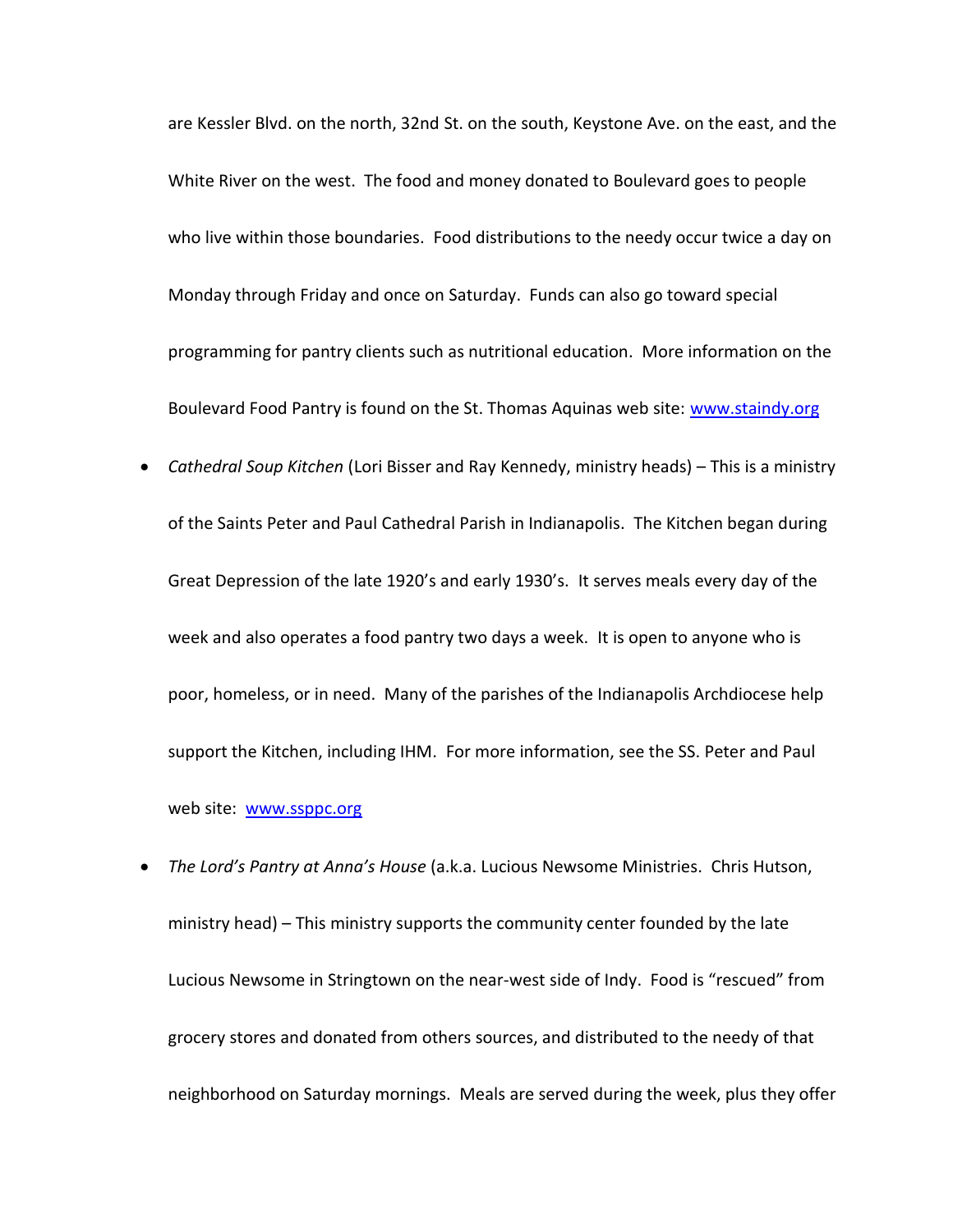a summer breakfast program and special meals at Thanksgiving and Christmas. Anna's House also provides other services such as English lessons and financial literacy. They are currently in a fundraising drive that will enable them to build a new, larger community center that will enhance their services. For more information, see the web site: [www.annashousemsc.org](http://www.annashousemsc.org/)

## Society of St. Vincent DePaul (Larry Dougherty, Head of IHM Conference of SVDP)

Money donated to the "Society of St. Vincent dePaul" envelope or donation choice gets transferred by the IHM business office directly to the IHM Conference of SVDP. The SVDP international organization's rules require that separate financial records are maintained by the SVDP organization. The IHM SVDP group uses donations received primarily to provide assistance to IHM parishioners in need for necessities such as food, rent, utilities costs, etc. If more donations are collected than are needed for IHM parishioners, the remaining money helps to fund SVDP's city-wide programs such as the SVDP Food Pantry or the "Changing Lives Forever" program. More information about these programs can be found on the website: [www.svdpindy.org](http://www.svdpindy.org/)